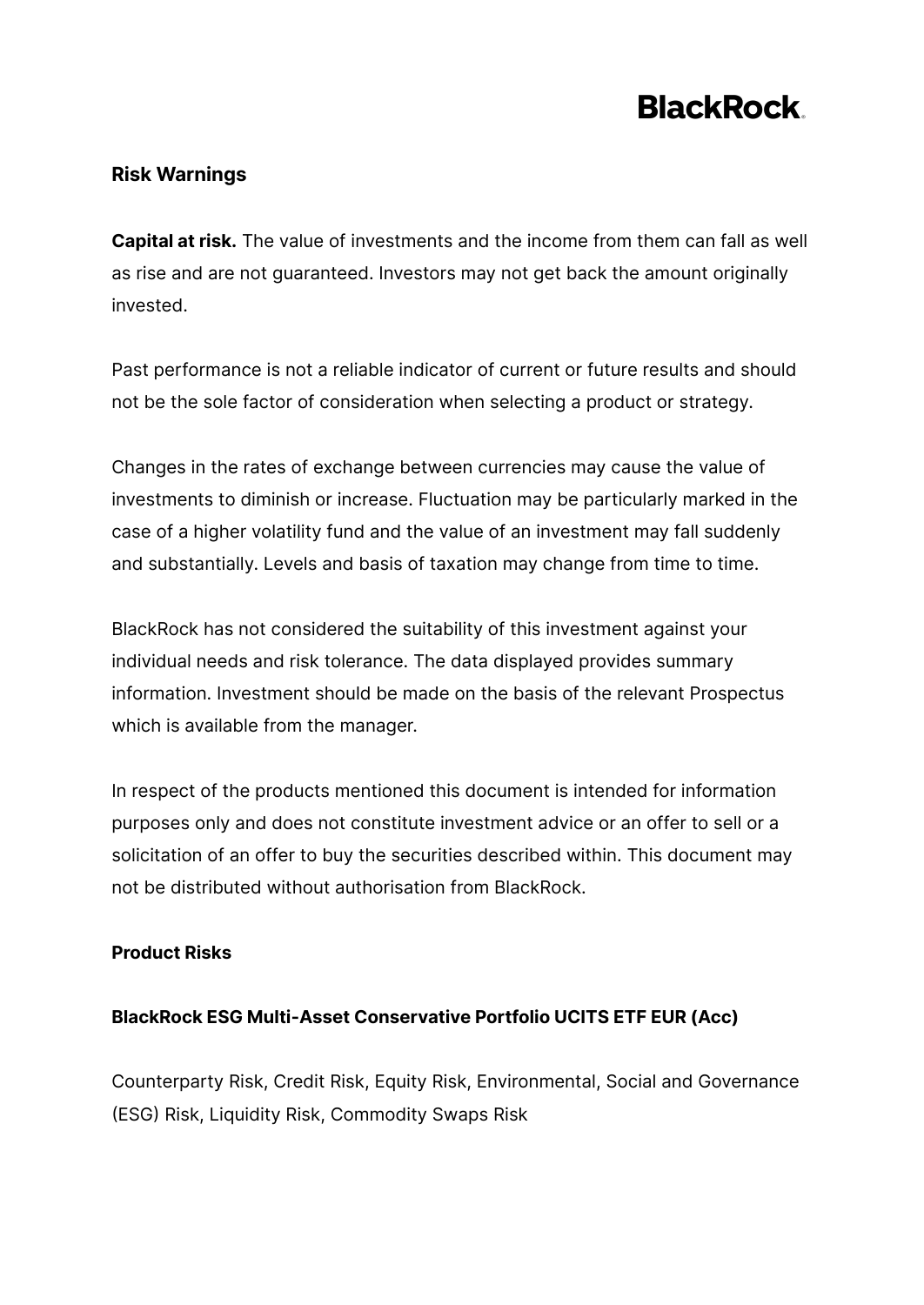# **BlackRock ESG Multi-Asset Conservative Portfolio UCITS ETF GBP Hedged (Acc)**

Counterparty Risk, Credit Risk, Equity Risk, Environmental, Social and Governance (ESG) Risk, Liquidity Risk, Commodity Swaps Risk

# **BlackRock ESG Multi-Asset Conservative Portfolio UCITS ETF USD Hedged (Acc)**

Counterparty Risk, Credit Risk, Equity Risk, Environmental, Social and Governance (ESG) Risk, Liquidity Risk, Commodity Swaps Risk

# **BlackRock ESG Multi-Asset Growth Portfolio UCITS ETF EUR (Acc)**

Counterparty Risk, Credit Risk, Equity Risk, Environmental, Social and Governance (ESG) Risk, Liquidity Risk, Commodity Swaps Risk

## **BlackRock ESG Multi-Asset Growth Portfolio UCITS ETF GBP Hedged (Acc)**

Counterparty Risk, Credit Risk, Equity Risk, Environmental, Social and Governance (ESG) Risk, Liquidity Risk, Commodity Swaps Risk

## **BlackRock ESG Multi-Asset Growth Portfolio UCITS ETF USD Hedged (Acc)**

Counterparty Risk, Credit Risk, Equity Risk, Environmental, Social and Governance (ESG) Risk, Liquidity Risk, Commodity Swaps Risk

## **BlackRock ESG Multi-Asset Moderate Portfolio UCITS ETF EUR (Acc)**

Counterparty Risk, Credit Risk, Equity Risk, Environmental, Social and Governance (ESG) Risk, Liquidity Risk, Commodity Swaps Risk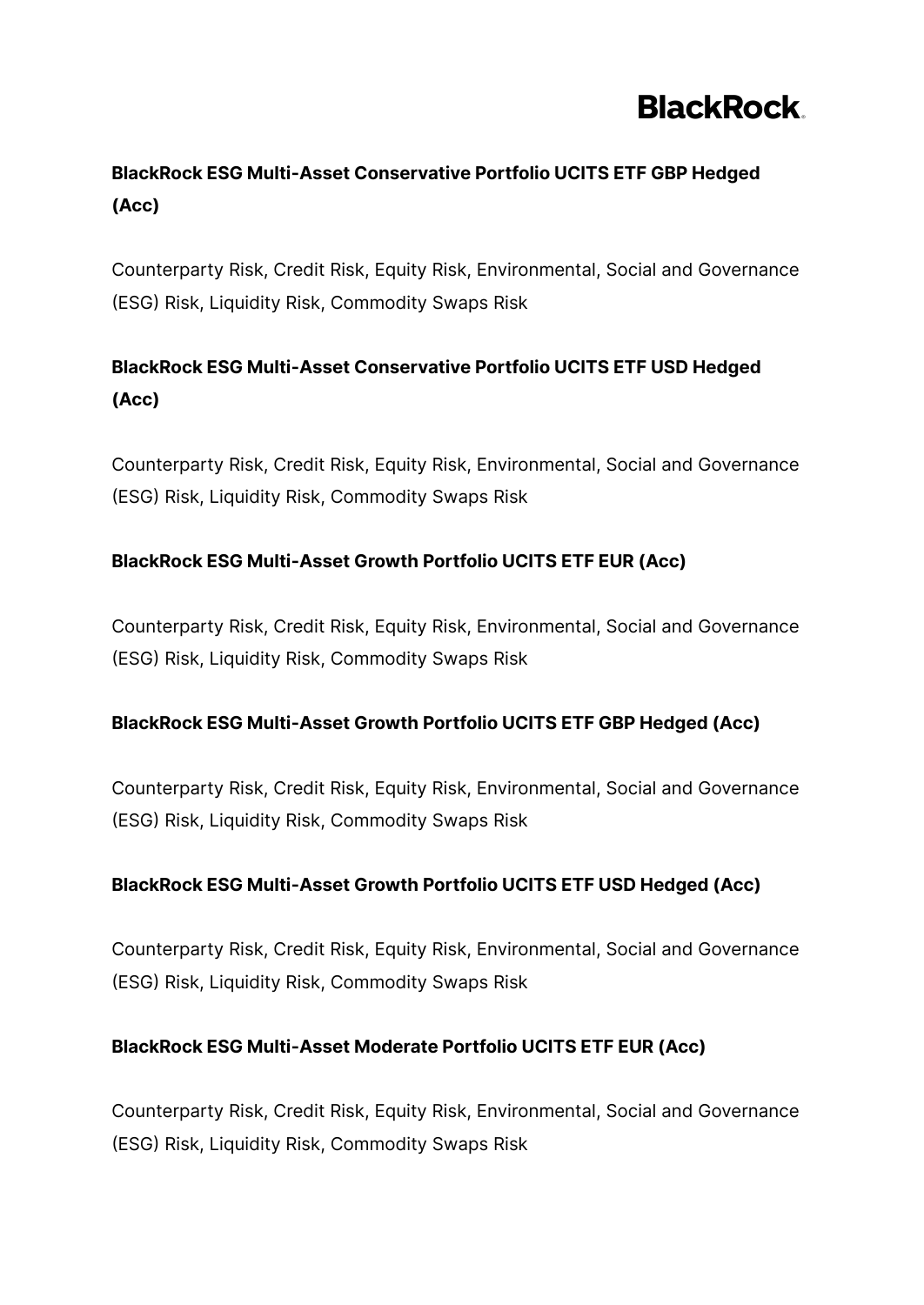### **BlackRock ESG Multi-Asset Moderate Portfolio UCITS ETF GBP Hedged (Acc)**

Counterparty Risk, Credit Risk, Equity Risk, Environmental, Social and Governance (ESG) Risk, Liquidity Risk, Commodity Swaps Risk

#### **BlackRock ESG Multi-Asset Moderate Portfolio UCITS ETF USD Hedged (Acc)**

Counterparty Risk, Credit Risk, Equity Risk, Environmental, Social and Governance (ESG) Risk, Liquidity Risk, Commodity Swaps Risk

#### **Description of Product Risks**

#### **Counterparty Risk**

The insolvency of any institutions providing services such as safekeeping of assets or acting as counterparty to derivatives or other instruments, may expose the Share Class to financial loss.

#### **Credit Risk**

The issuer of a financial asset held within the Fund may not pay income or repay capital to the Fund when due.

#### **Equity Risk**

The value of equities and equity-related securities can be affected by daily stock market movements. Other influential factors include political, economic news, company earnings and significant corporate events.

#### **Environmental, Social and Governance (ESG) Risk**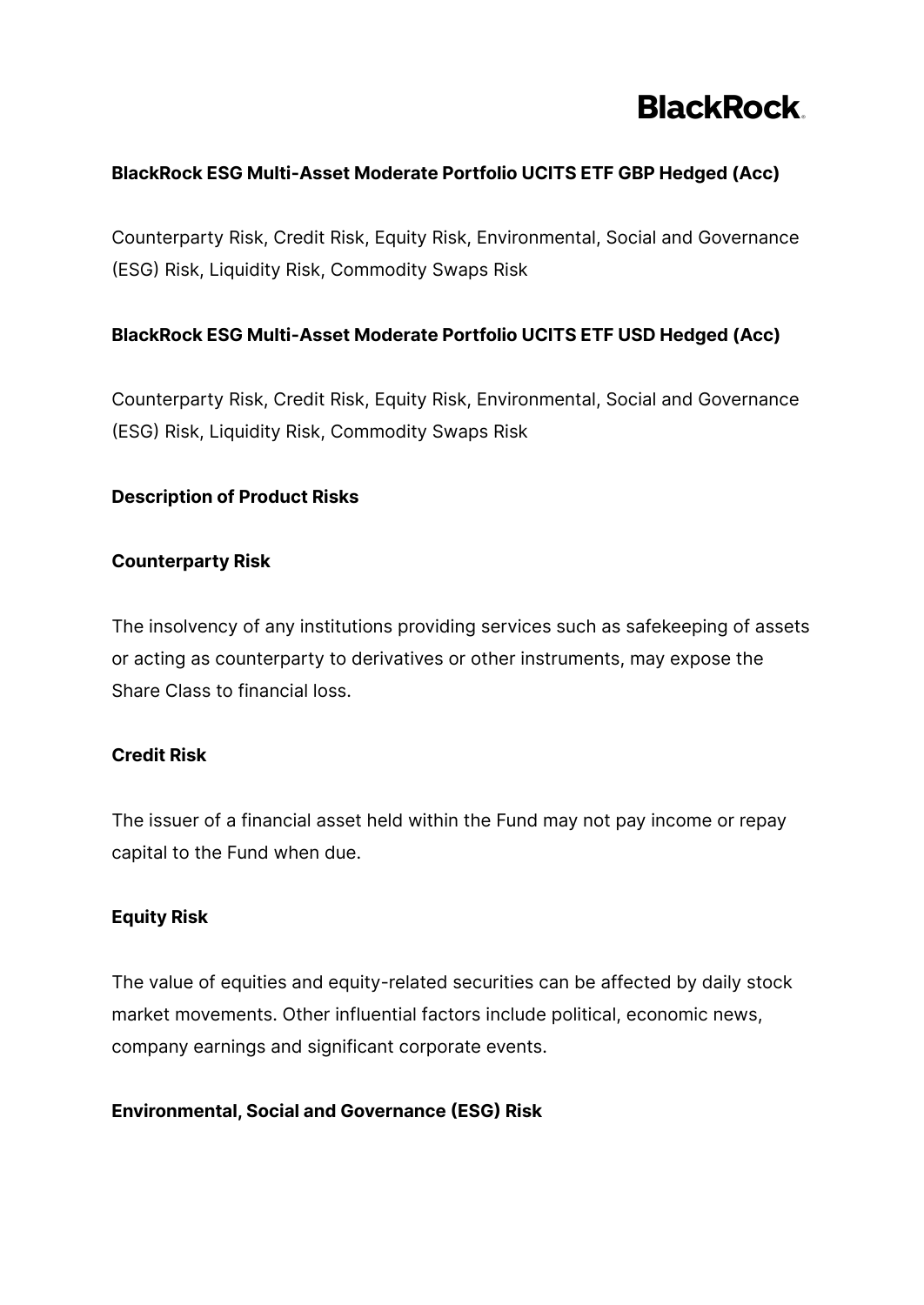The benchmark index only excludes companies engaging in certain activities inconsistent with ESG criteria if such activities exceed the thresholds determined by the index provider. Investors should therefore make a personal ethical assessment of the benchmark index's ESG screening prior to investing in the Fund. Such ESG screening may adversely affect the value of the Fund's investments compared to a fund without such screening.

# **Liquidity Risk**

Lower liquidity means there are insufficient buyers or sellers to allow the Fund to sell or buy investments readily.

### **Commodity Swaps Risk**

The prices of commodities tend to experience greater variations than other asset classes (e.g. equities or fixed income securities). Investments in commodities are therefore potentially riskier than other types of investments.

## **Regulatory Information**

**In the European Economic Area (EEA):** this is Issued by BlackRock (Netherlands) B.V. is authorised and regulated by the Netherlands Authority for the Financial Markets. Registered office Amstelplein 1, 1096 HA, Amsterdam, Tel: 020 – 549 5200, Tel: 31-20-549-5200. Trade Register No. 17068311 For your protection telephone calls are usually recorded.

iShares plc, iShares II plc, iShares III plc, iShares IV plc, iShares V plc, iShares VI plc and iShares VII plc (together 'the Companies') are open-ended investment companies with variable capital having segregated liability between their funds organised under the laws of Ireland and authorised by the Central Bank of Ireland.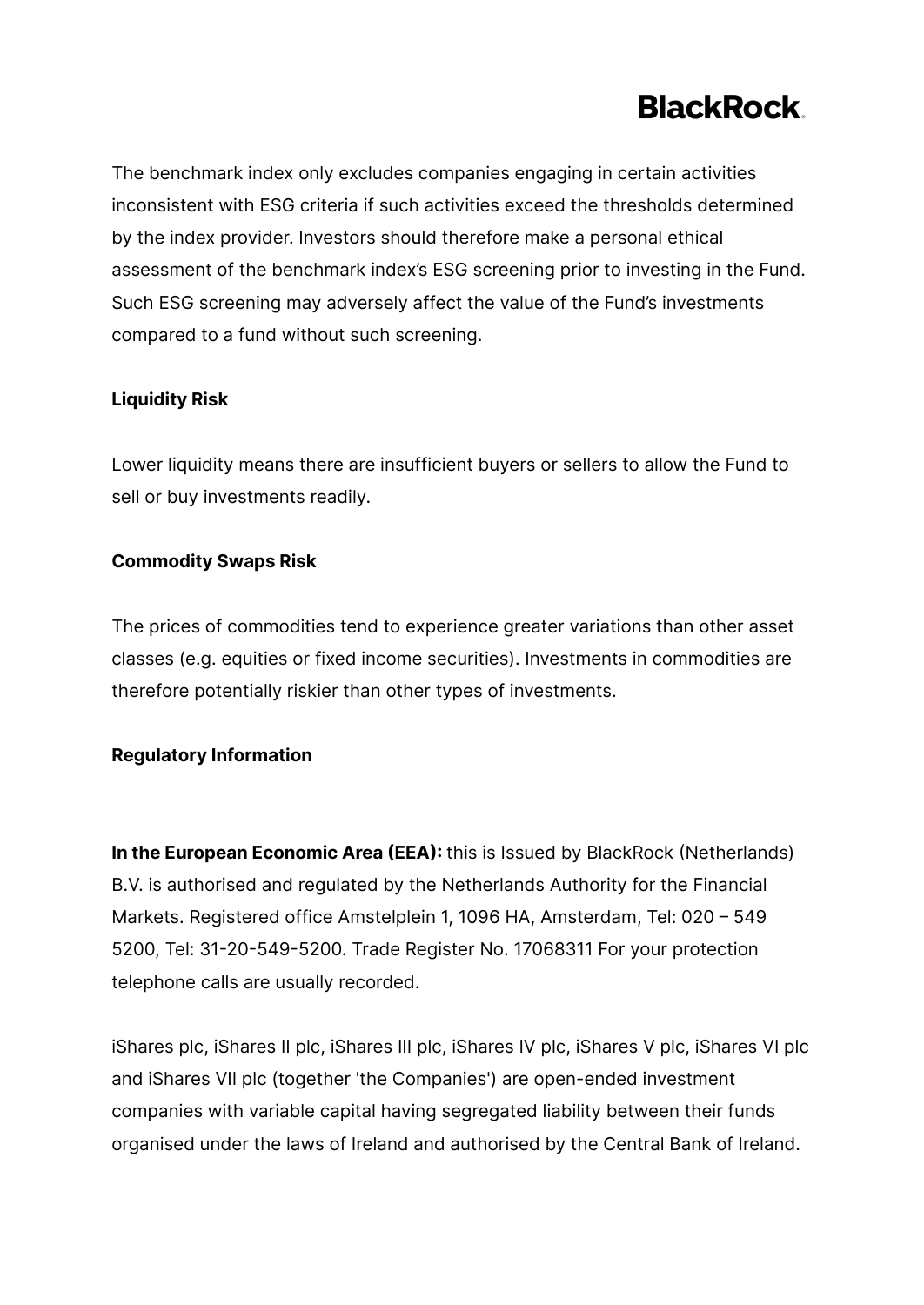Further information about the Fund and the Share Class, such as details of the key underlying investments of the Share Class and share prices, is available on the iShares website at www.ishares.com or by calling +44 (0)845 357 7000 or from your broker or financial adviser. The indicative intra-day net asset value of the Share Class is available at http://deutsche-boerse.com and/or http://www.reuters.com. A UCITS ETF's units / shares that have been acquired on the secondary market cannot usually be sold directly back to the UCITS ETF itself. Investors who are not Authorised Participants must buy and sell shares on a secondary market with the assistance of an intermediary (e.g. a stockbroker) and may incur fees and additional taxes in doing so. In addition, as the market price at which the Shares are traded on the secondary market may differ from the Net Asset Value per Share, investors may pay more than the then current Net Asset Value per Share when buying shares and may receive less than the current Net Asset Value per Share when selling them.

#### **For investors in Spain**

This document is marketing material. The funds mentioned are registered for public distribution in Spain.The sales Prospectus has been registered with the Spanish Securities Market Commission (Comisión Nacional del Mercado de Valores ('CNMV')). The funds which are registered in the official registry of the Spanish Securities and Exchange Commission (CNMV) are iShares plc (registration number 801), iShares II plc (registration number 802) and iShares III plc (registration number 806), iShares IV plc (registration number 1402), iShares V plc (registration number 977), iShares VI plc (registration number 1091), iShares VII plc (registration number 886) and iShares (Lux) (registration number 905). The official registry, CNMV, must always be checked to see which sub funds of the funds mentioned are registered for public distribution in Spain. Any decision to invest must be based solely on the information contained in the Company's Prospectus, Key Investor Information Document and the latest half-yearly report and unaudited accounts and/or annual report and audited accounts, copies of which can be obtained free of charge at www.iShares.es available in Spanish and English.